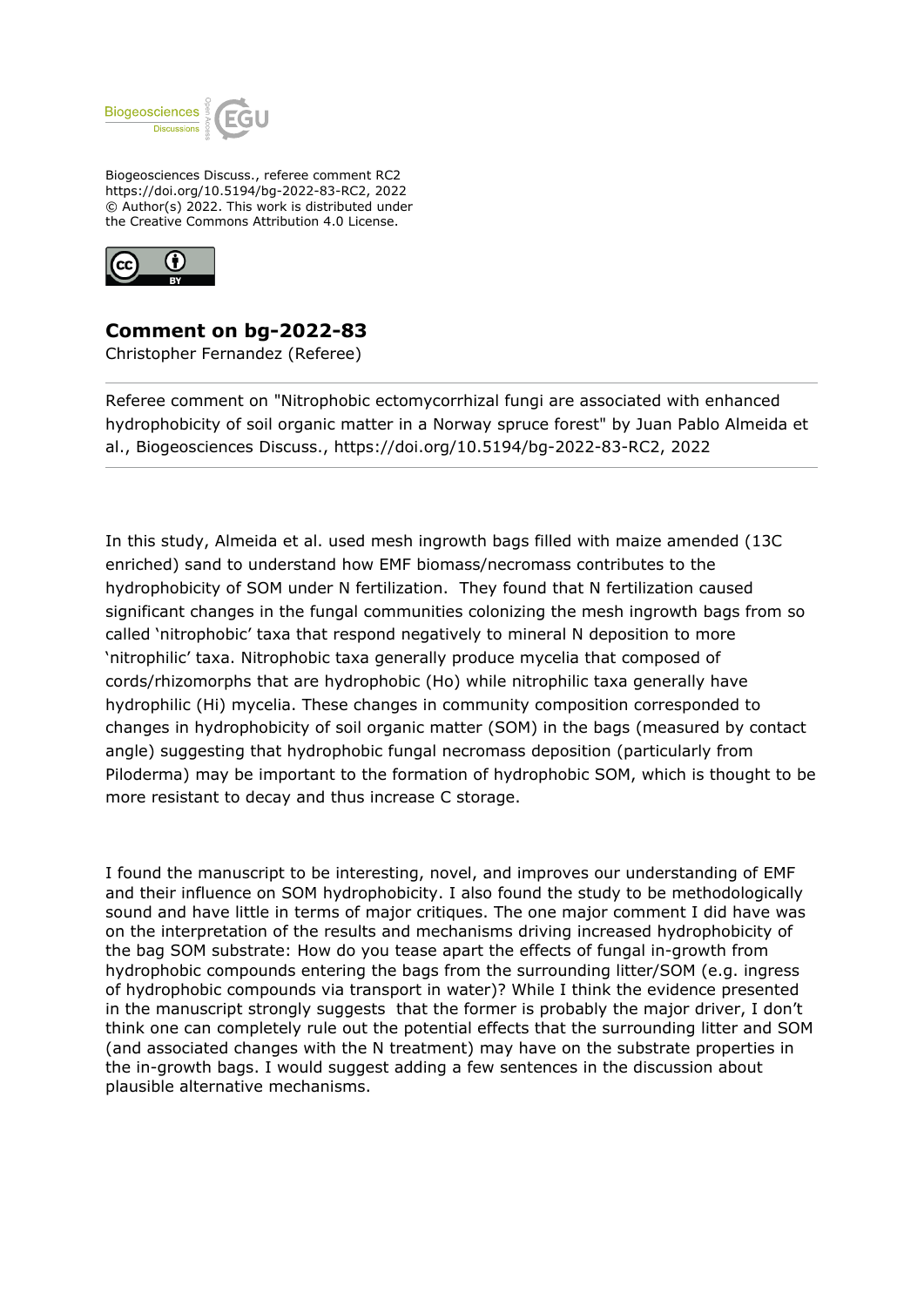Line comments:

L3 For correct grammar change "fungi" to "fungal" OR just omit "symbiosis"

L37 revise to say "...this mycelium turns into necromass..."

L44 the authors might want to add hypothesized mechanisms behind differences in decomposition rates among hi and ho SOM here

L53 change "saprophyte" to "saprotroph" for consistency (and a more widely accepted term)

L60-63 I would suggest explicitly stating that this particular species of Cortinarius has retained the enzymatic capacity to breakdown complex SOM in order to access nutrients.

L64-68 species are mentioned but genera are given as the examples

L64-68 I would add a sentence stating that for Russula and Lactarius there is quite a bit of variability in response to N fertilization at the species level

L66 missing a "," in front of Suillus

L92-96 Please provide what form the N fertilizer was

L174 The Zygomycota is no longer a recognized Phylum (now split into the Mucoromycota & Zoopagomycota; Spatafora et al. 2016)

Figure 1. This is a matter of style but I feel the data could be presented in a different way that is more intuitive and impactful (e.g. boxplots?). The information is there, for me it just was not conveyed immediately.

Figure 2 I would be curious to see the N treatment treated as a covariate in an ANCOVA.